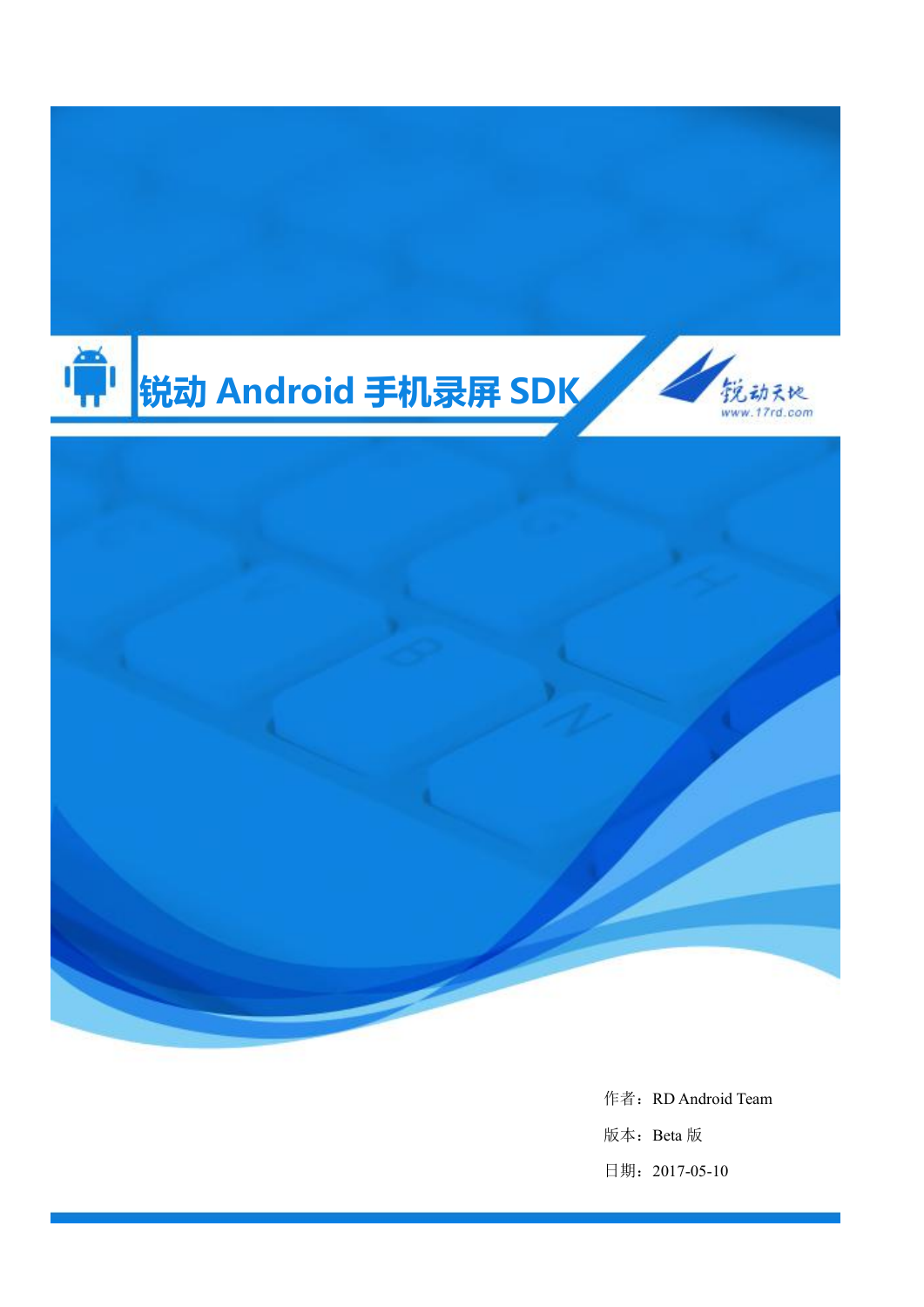

# **1** 编写目的

预期读者:

有视频开发经验或者无经验的,打算或者正在使用"锐动 Android 录屏 SDK"的相关 工程师。

- Android 软件工程师。
- 产品经理。
- **QA**

# **2** 名词解释

- 分辨率:用于计算机视频处理的图像,以水平和垂直方向上所能显示的像素数来表 示分辨率。常见视频分辨率的有 1080P 即 1920x1080, 720P 即 1080x720, 640x480 等。
- 帧率: 每秒的帧数(fps)或者说帧率表示图形处理器处理场时每秒钟能够更新的次 数。
- 码率: 数据传输时单位时间传送的数据位数,一般我们用的单位是 kbps 即千位每  $\psi$  。 we are the contract of  $\psi$  and  $\psi$  and  $\psi$  and  $\psi$  and  $\psi$  and  $\psi$  and  $\psi$  and  $\psi$  and  $\psi$  and  $\psi$  and  $\psi$  and  $\psi$  and  $\psi$  and  $\psi$  and  $\psi$  and  $\psi$  and  $\psi$  and  $\psi$  and  $\psi$  and  $\psi$  and  $\psi$  and

# **3** 集成步骤

## **3.1** 运行环境

- Android 4.1 (api 16+) 以上;
- 处理器: 双核 1GHz 以上 CPU(目前只支持 ARM CPU, X86、MIPS 暂不支持); 推荐四核 1.2GHz 以上 CPU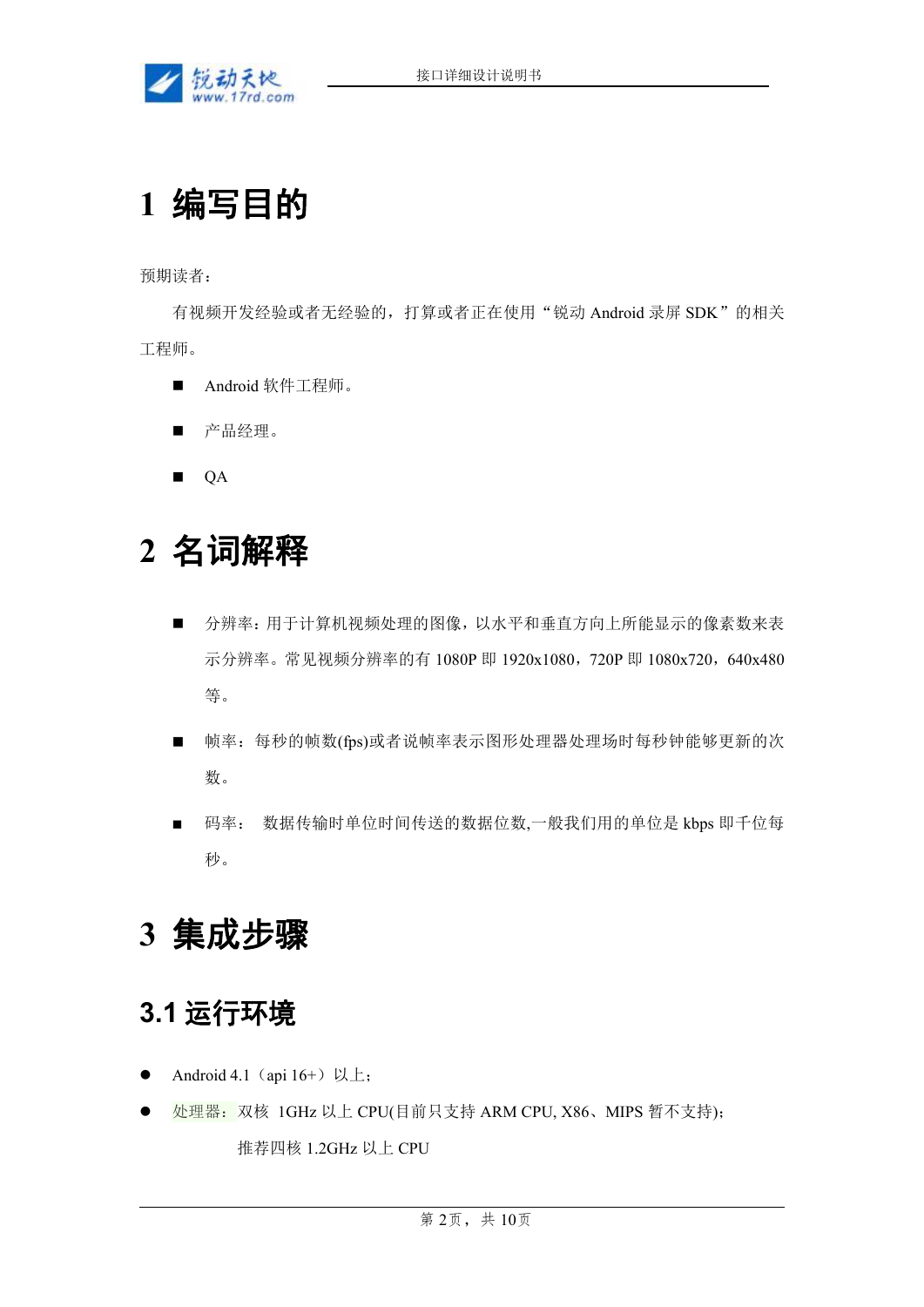

内存:1 GB 以上;

## **3.2** 下载并导入 **SDK**

### **3.2.1 Android Studio** 导入 **RdRecSDK**

**1.**点击 **File--->Import Module**,选择路径,填写"**Module name**",默认为 **RdRecSDK**,点击"**finish**"。

| $\mathbf{x}$<br>New Module |               |              |                                                                                       |        |  |  |
|----------------------------|---------------|--------------|---------------------------------------------------------------------------------------|--------|--|--|
|                            | <b>Studio</b> |              |                                                                                       |        |  |  |
|                            | NEW<br>MODULE |              | Source directory: C:\Users\Administrator\Desktop\RdRecSDK-1.0.0(160615.5144)\RdRecSDK | $\sim$ |  |  |
|                            |               | Module name: | :RdRecSDK                                                                             |        |  |  |
|                            |               |              |                                                                                       |        |  |  |
|                            |               |              |                                                                                       |        |  |  |
|                            |               |              |                                                                                       |        |  |  |
|                            |               |              |                                                                                       |        |  |  |
|                            |               |              |                                                                                       |        |  |  |
|                            |               |              |                                                                                       |        |  |  |
|                            |               |              |                                                                                       |        |  |  |
|                            |               |              |                                                                                       |        |  |  |
|                            |               |              |                                                                                       |        |  |  |
|                            |               |              |                                                                                       |        |  |  |
|                            |               |              | Finish<br>Previous<br>Help<br>Cancel                                                  |        |  |  |

## **3.2.2 Eclipse** 导入 **RdRecSDK**

⊿ RdRecSDK ▷ <sup>(患</sup> src > <mark>法 gen</mark> [Generated Java Files]  $\triangleright$   $\blacksquare$  Android 5.0.1 Android Private Libraries assets ▷ <sub>2</sub> bin  $\triangleright \bigtriangleright$  docs  $\triangleright$   $\frac{\partial}{\partial z}$  libs  $\triangleright$   $\mathcal{B}$  res **Q** AndroidManifest.xml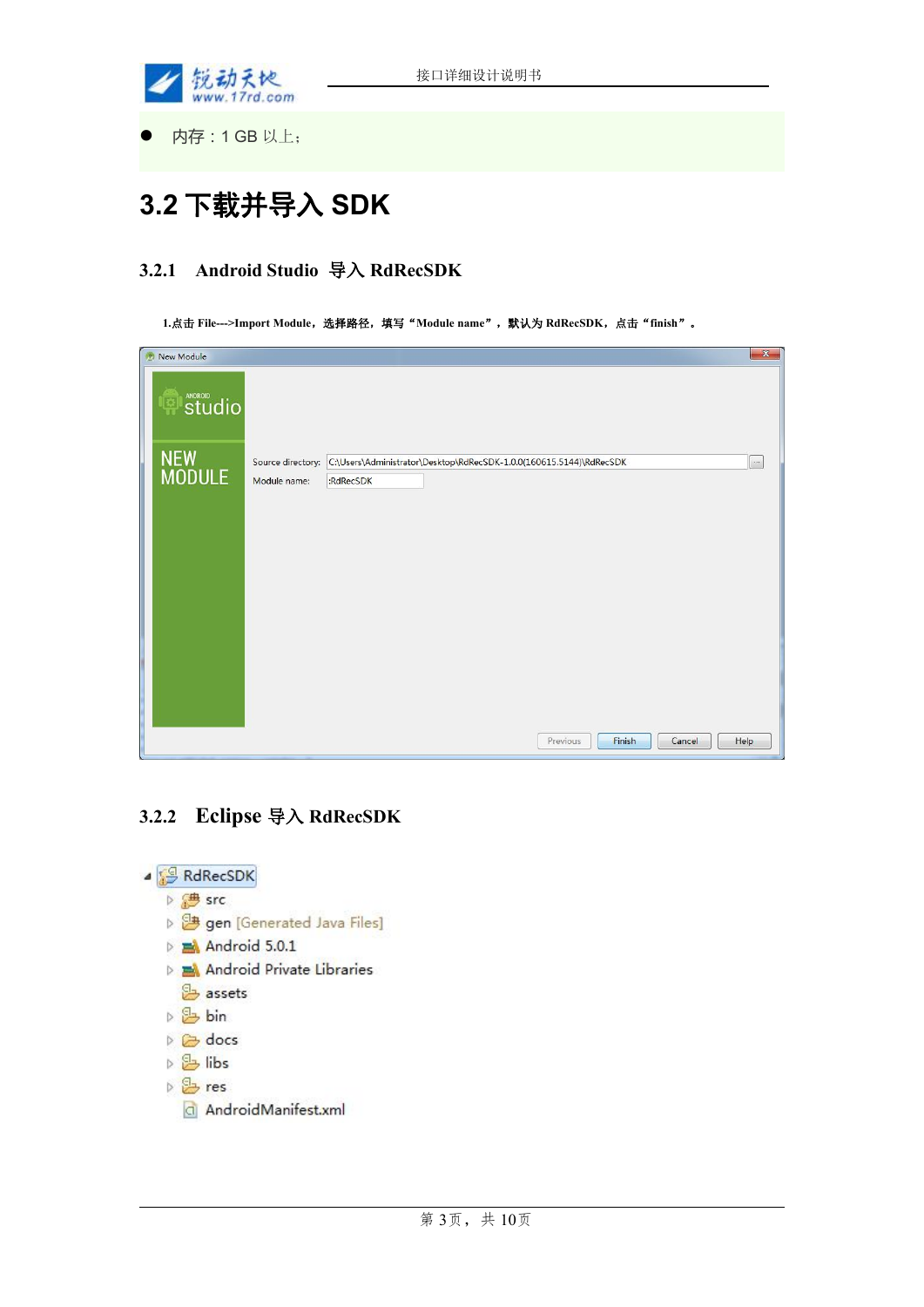

| Project  | Add    |
|----------|--------|
| RdRecSDK | Remove |
|          | Up     |
|          |        |

# **\***关于 **arm** 版本引发的冲突解决办法如下**:**

```
步骤一:sdk library 模块新增过滤
```

```
indroid {
 compileSdkVersion 19
  buildToolsVersion "23.0.2"
  packaging Options {
    //过滤掉本地libs/armeabi/和libs/armeabi-v7a/中的部分so,以icenter
    exclude 'lib/armeabi/libRdBase.so'
    exclude 'lib/armeabi/libLiveRecorder.so'
    exclude 'lib/armeabi/libRecorderKernel.so'
    exclude 'lib/armeabi-v7a/libRdBase.so'
    exclude 'lib/armeabi-v7a/libLiveRecorder.so'
    exclude 'lib/armeabi-v7a/libRecorderKernel.so'
 3
步骤二:application 模块中过滤
  defaultConfig {
    minSdkVersion 16
    targetSdkVersion 23
    ndkabiFilters "armeabi", "armeabi-v7a"
    8
 \cdot
```
### **3.2.3** 准备 **AndroidManifest.xml (**权限,注册 **Activity)**

a.添加权限:

```
<uses-permission android:name="android.permission.WRITE EXTERNAL STORAGE" />
<uses-permission android:name="android.permission.ACCESS_SUPERUSER" />
<uses-permission android:name="android.permission.MODIFY_AUDIO_SETTINGS" />
<uses-permission android:name="android.permission.RECORD_AUDIO" />
<uses-permission android:name="android.permission.INTERNET" />
<uses-permission android:name="android.permission.ACCESS_NETWORK_STATE" />
```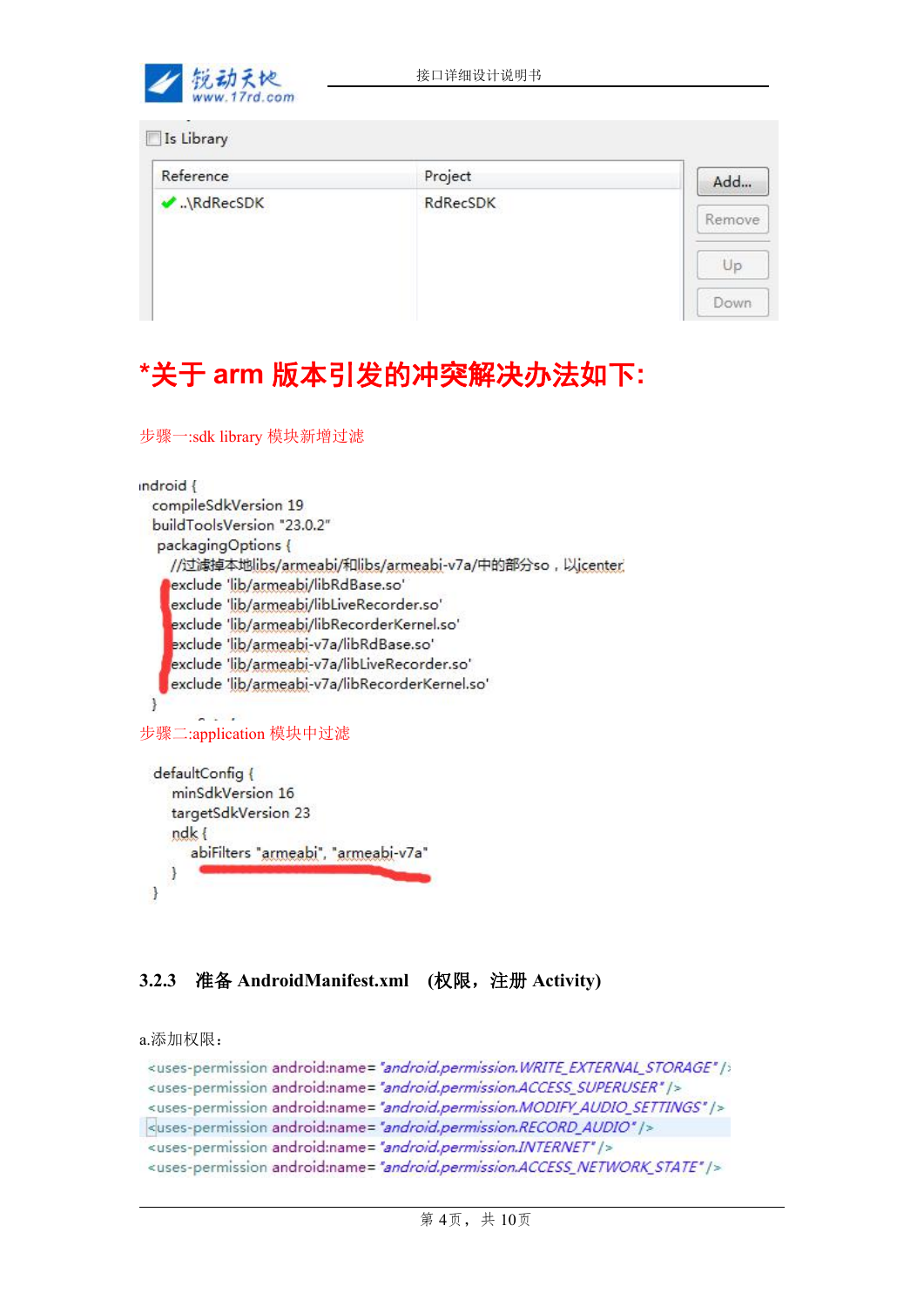

b.注册必要的 Activity 和 Service:

| 录屏服务                                                  |  |
|-------------------------------------------------------|--|
| <service< td=""><td></td></service<>                  |  |
| android:name="com.rd.recsdk.recsdkservice"            |  |
| android:process=":recsdk_service" />                  |  |
| <activity< td=""><td></td></activity<>                |  |
| android:name="com.rd.sc.base.activity.VerifyActivity" |  |
| android:theme="@android:style/Theme.Dialog" />        |  |

如果不想影响当前项目的 AndroidManifest.xml,可以合并 RdRecSDK 中的配置,修改

project.properties 文件如下:

android.library.reference.1=../RdRecSDK

manifestmerger.enabled=true

### **3.2.4** 调用 **sdk** 初始化

- 1、 登录 http://www.rdsdk.com 注册用户
- 2、 登录注册好的用户
- 3、 进入视频云管理 点击(新增)获取应用的 APPKEY 、APPSECRET

@Override

```
protected void onCreate(Bundle savedInstanceState) {
  super.onCreate(savedInstanceState);
  setContentView(R.layout.activity main);
  RecSdkManager.initilize(this, APPKEY, APPSECRET, true);
\mathbf{I}
```
## **3.3** 录屏

### **3.3.1** 开始录屏

com.rd.recsdk[.RecSdkManager](eclipse-javadoc:%E2%98%82=RdRecSDK/src<com.rd.recsdk{RecSdkManager.java%E2%98%83RecSdkManager).startRec([Context](eclipse-javadoc:%E2%98%82=RdRecSDK/src<com.rd.recsdk{RecSdkManager.java%E2%98%83RecSdkManager~startRec~QContext;~QRecSdkConfig;~QRecSdkMessageListener;%E2%98%82Context) context, [RecSdkConfig](eclipse-javadoc:%E2%98%82=RdRecSDK/src<com.rd.recsdk{RecSdkManager.java%E2%98%83RecSdkManager~startRec~QContext;~QRecSdkConfig;~QRecSdkMessageListener;%E2%98%82RecSdkConfig)

recConfig, [RecSdkMessageListener](eclipse-javadoc:%E2%98%82=RdRecSDK/src<com.rd.recsdk{RecSdkManager.java%E2%98%83RecSdkManager~startRec~QContext;~QRecSdkConfig;~QRecSdkMessageListener;%E2%98%82RecSdkMessageListener) listener)

Parameters:

context 上下文

recConfig 录屏配置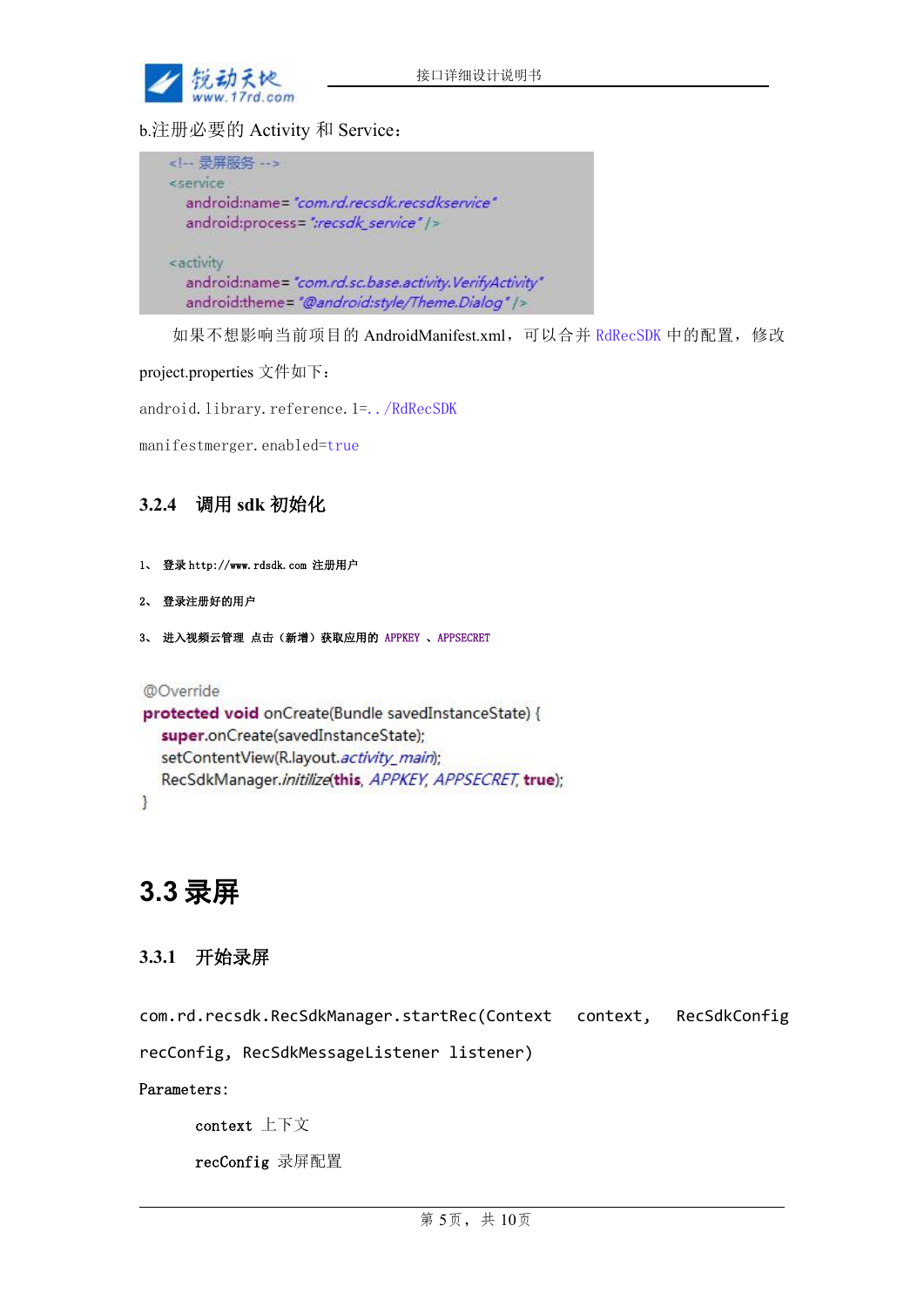

```
recConfig.setSavePath(string str) //str 可传(本地路径 、rtmp 路径、
```
直播 UId)

listener 回调消息 listener

```
public static interface RecSdkMessageListener {
    7**** 响应请求root权限失败
     *1void onRequestRootFail();
    1**
    * 响应录制结束成功
     *void onRecordSuccess(String strRecordFile);
    1**** * 响应录制失败
     \ast@param nResult
     \mathbf{A}错误号<br>
     ×
                  参考定义:RecSdkManage.RESULT*,如通用错误
     \ast{@link RecSdkManager#RESULT_ERROR}<br>
     š
                  {@link RecSdkManager#RESULT_ERROR_DUPLICATE_RECORD}<br>
                  {@link RecSdkManager#RESULT ERROR CANNOT PAUSE}<br>
                  {@link RecSdkManager#RESULT ERROR CANNOT CONTINUE}<br>
                  {@link RecSdkManager#RESULT NOAUTH}<br>
                  {@link RecSdkManager#RESULT ERROR FOR UID LIVE}<br>
     \ddot{\ast}{@link RecSdkManager#RESULT ERROR FOR SIGN}<br>
     \dot{\mathbf{x}}{@link RecSdkManager#RESULT ERROR FOR NET}<br>
     \ast@param msg
     \ast失败原因说明<br>
     *void onRecordFailed(int nResult, String msg);
    1**
     * 响应开始录制
     *void onRecordBegin();
}
```
### **3.3.2** 暂停**\**继续录屏

void com.rd.recsdk.[RecSdkManager](eclipse-javadoc:%E2%98%82=RdRecSDKDemo/E:\/Develop\/rd\/RecSdk\/RdRecSDK\/bin\/rdrecsdk.jar<com.rd.recsdk(RecSdkManager.class%E2%98%83RecSdkManager).pauseRec([Context](eclipse-javadoc:%E2%98%82=RdRecSDKDemo/E:\/Develop\/rd\/RecSdk\/RdRecSDK\/bin\/rdrecsdk.jar<com.rd.recsdk(RecSdkManager.class%E2%98%83RecSdkManager~endRec~Landroid.content.Context;%E2%98%82Context) context)

#### Parameters:

context 上下文

void com.rd.recsdk.[RecSdkManager](eclipse-javadoc:%E2%98%82=RdRecSDKDemo/E:\/Develop\/rd\/RecSdk\/RdRecSDK\/bin\/rdrecsdk.jar<com.rd.recsdk(RecSdkManager.class%E2%98%83RecSdkManager).continueRec([Context](eclipse-javadoc:%E2%98%82=RdRecSDKDemo/E:\/Develop\/rd\/RecSdk\/RdRecSDK\/bin\/rdrecsdk.jar<com.rd.recsdk(RecSdkManager.class%E2%98%83RecSdkManager~endRec~Landroid.content.Context;%E2%98%82Context) context)

#### Parameters:

context 上下文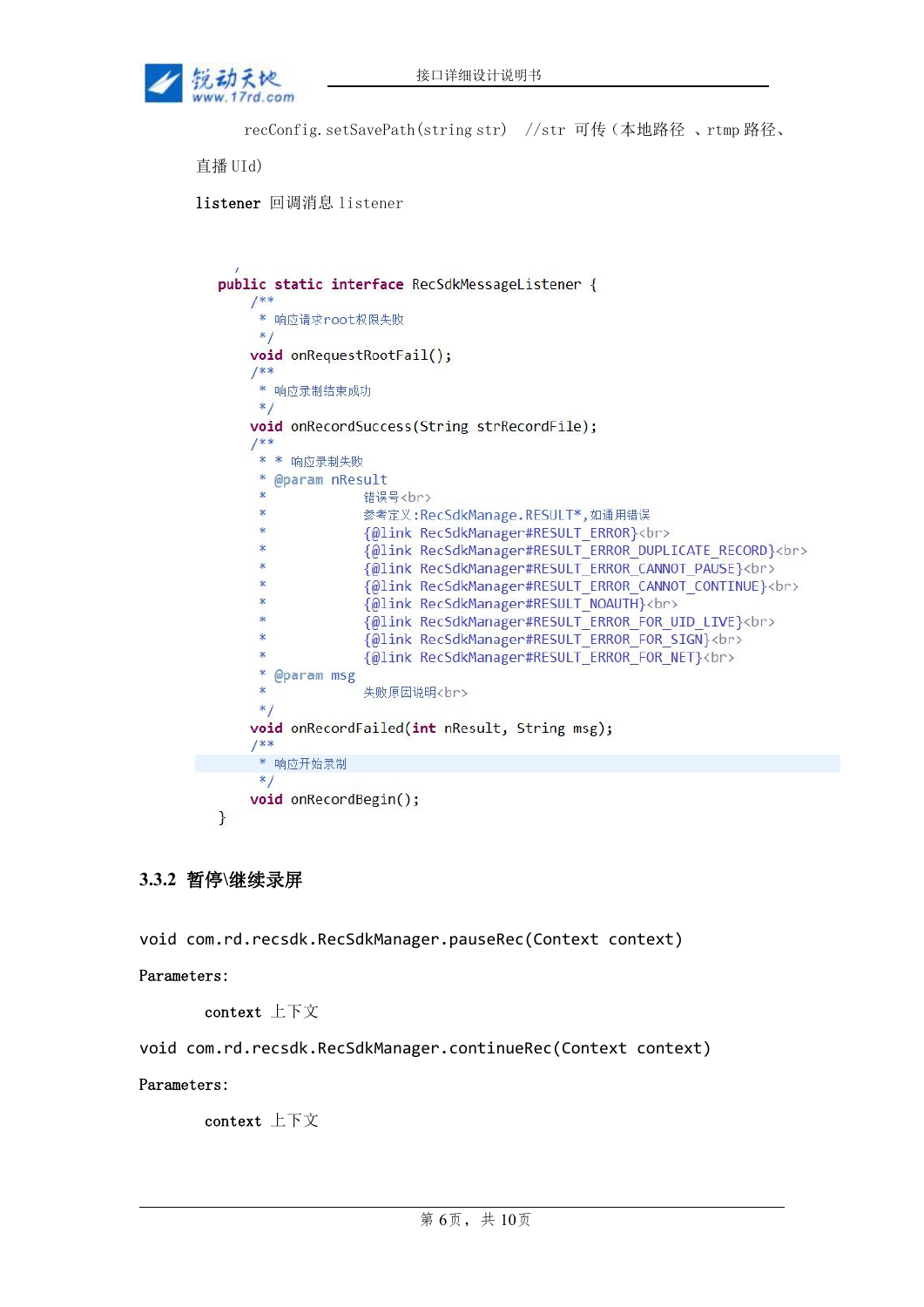

### **3.3.3** 结束录屏

void com.rd.recsdk.[RecSdkManager](eclipse-javadoc:%E2%98%82=RdRecSDKDemo/E:\/Develop\/rd\/RecSdk\/RdRecSDK\/bin\/rdrecsdk.jar<com.rd.recsdk(RecSdkManager.class%E2%98%83RecSdkManager).endRec([Context](eclipse-javadoc:%E2%98%82=RdRecSDKDemo/E:\/Develop\/rd\/RecSdk\/RdRecSDK\/bin\/rdrecsdk.jar<com.rd.recsdk(RecSdkManager.class%E2%98%83RecSdkManager~endRec~Landroid.content.Context;%E2%98%82Context) context)

#### Parameters:

context 上下文

#### **3.3.4** 请求并检查 **root** 权限

boolean com.rd.recsdk[.RecSdkManager](eclipse-javadoc:%E2%98%82=RdRecSDK/src<com.rd.recsdk{RecSdkManager.java%E2%98%83RecSdkManager).requestRootPermission[\(Context](eclipse-javadoc:%E2%98%82=RdRecSDK/src<com.rd.recsdk{RecSdkManager.java%E2%98%83RecSdkManager~requestRootPermission~QContext;%E2%98%82Context)

context)

请求 root 权限, 如果 api21+, 可以不用请求

#### Parameters:

context 上下文

#### Returns:

返回 true 代表成功获取 root 权限,否则代表获取失败

## **3.4** 录屏配置

### **3.4.1** 录屏配置实体类

RecSdkConfig config = new RecSdkConfig();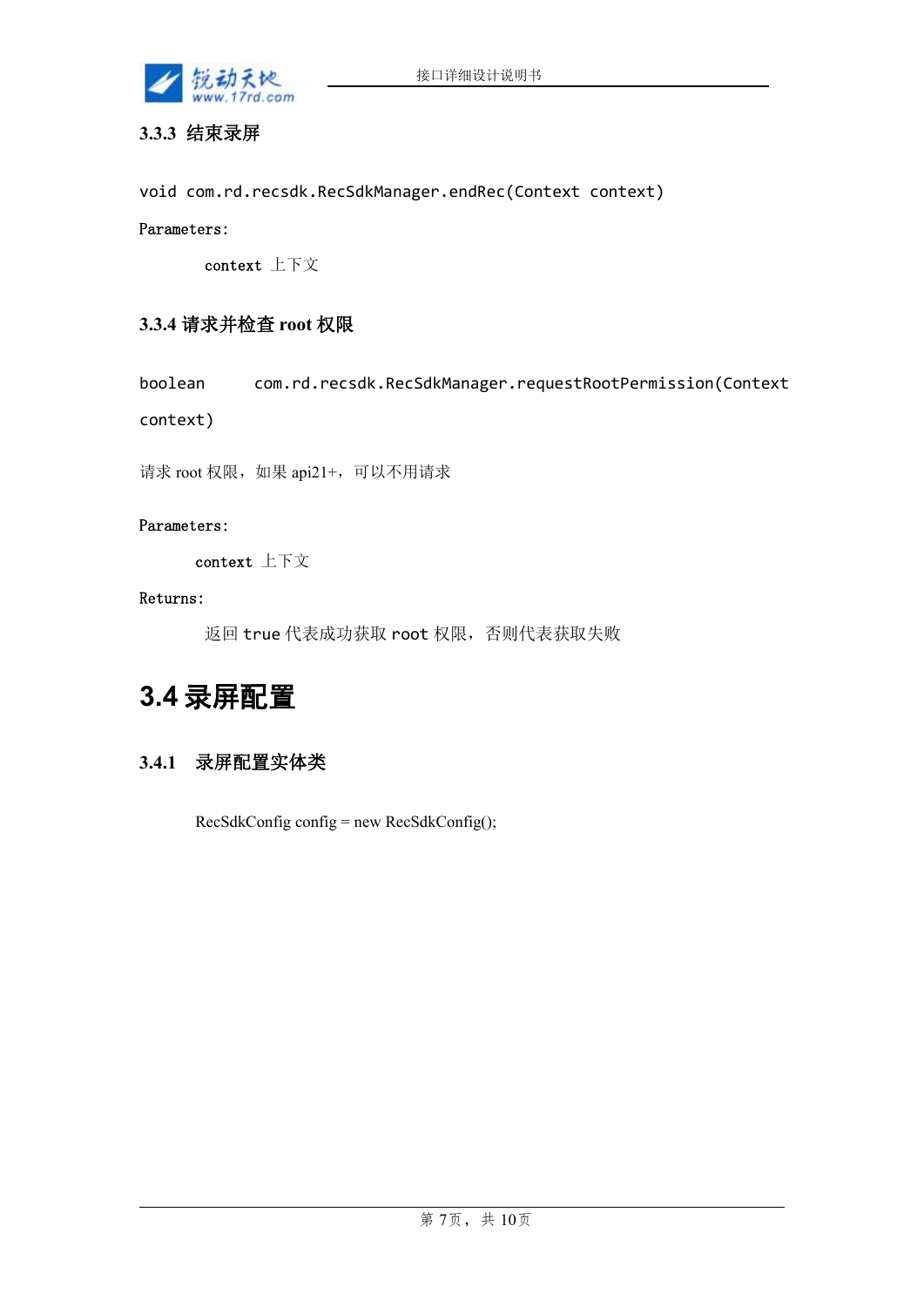

## **3.4.2** 具体配置信息

| int              | qetCapMode()<br>获取录屏方式                                                |
|------------------|-----------------------------------------------------------------------|
| int              | qetRecEncodeMode()<br>获取录制编码模式                                        |
| int              | qetRecVideoDefinition()<br>获取视频质量定义                                   |
| java.lang.String | qetSavePath()<br>获取保存路径                                               |
| boolean          | isRecAudio()<br>获取是否录制声音                                              |
| boolean          | isSwapColor()<br>获取是否需要修正颜色                                           |
| void             | loadFromSharedPreferences(android.content.Context context)<br>读取持续化存储 |
| void             | saveToSharedPreferences(android.content.Context context)<br>持续化存储     |
| void             | setCapMode(int capMode)<br>设置录屏方式                                     |
| void             | setDefaultConfig()<br>设置默认配置                                          |
| void             | setRecAudio (boolean recAudio)<br>设置是否录制声音                            |
| void             | setRecEncodeMode(int encMode)<br>设置录制编码模式                             |
| void             | setRecVideoDefinition(int videoDefinition)<br>设置视频质量定义                |
| void             | setSavePath(java.lang.String savePath)<br>设置保存路径                      |
| void             | setSwapColor(boolean swapColor)<br>设置是否修正颜色                           |

通过 set/get 方法来修改/获取具体配置信息,需要持续化存储可以通过

saveToSharedPreferences/loadFromSharedPreferences 方法进行保存与加载

## **3.5** 直播权限

 $1$ \*\*

- \* 返回当前SDK支持的直播方式<br>
- \* -1代表Uid与Url直播方式都不可用 {@link RecSdkManager#AT INVALID}<br>
- \* 2代表仅支持Uid直播方式 {@link RecSdkManager#AT UID}<br>
- \* 3代表仅支持Url直播方式 {@link RecSdkManager#AT URL}<br>
- \* 1代表两种直播方式都支持 {@link RecSdkManager#AT URL OR UID}<br>
- $\ast$
- \* @return 当前SDK支持的直播方式
- $*$

**int** aType = RecSdkManager.*getAuthType*();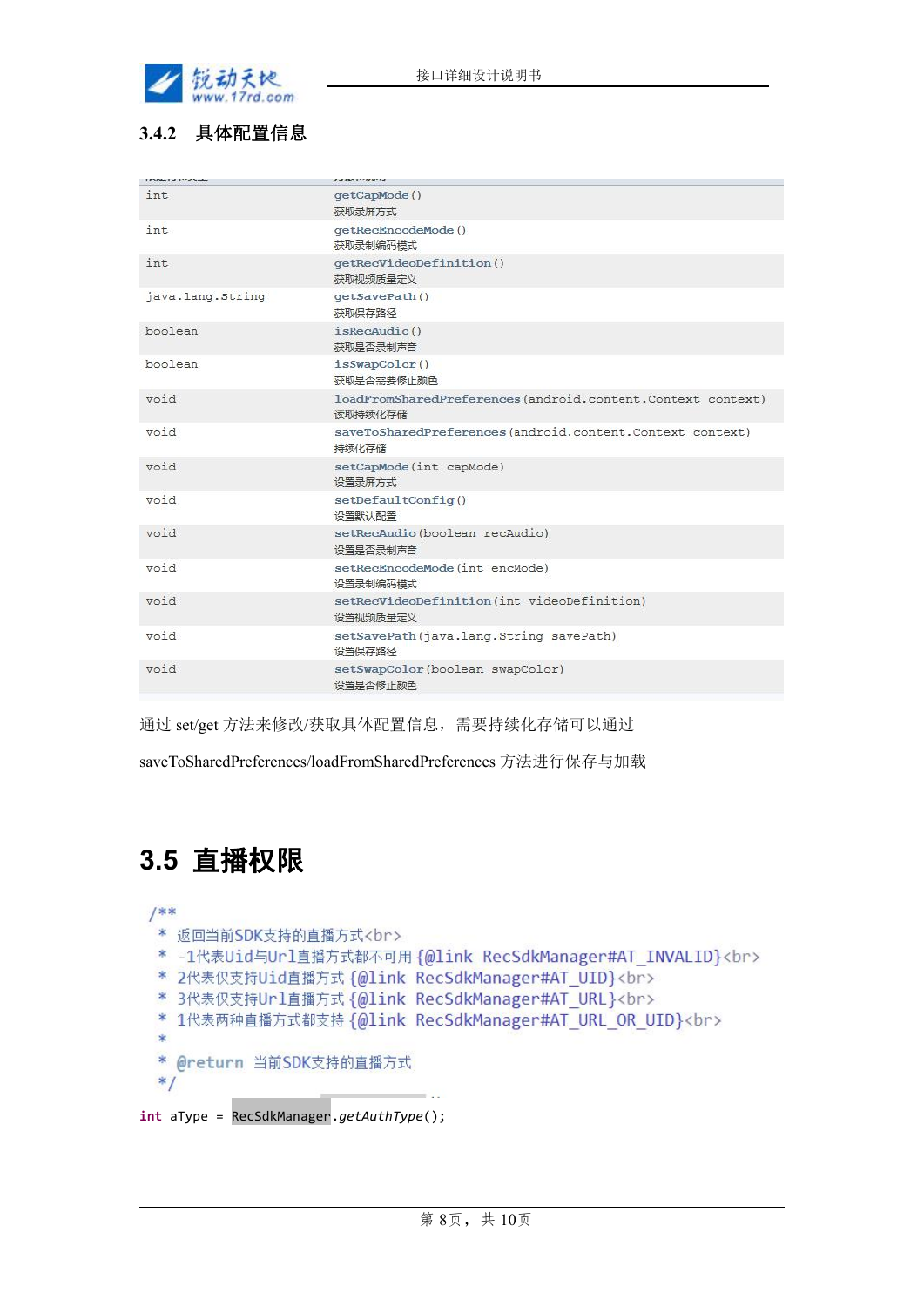

## **3.6** 看直播

```
注意: 看 UID 直播需要获取网络数据 (直播地址、liveId)
 RecSdkManager.getLivingUid(uid,
          new RecSdkManager.ILivingListener() {
              @Override
              public void getLiving(
                      HashMap<String, String> maps) {
                  if (maps.containsKey("error")) {
                      onToast(maps.get("error"));
                  \} else {
                      String rtmp = maps.get("rtmp");
                      String m3u8 = maps.get("m3u8");
                      Log.d("getdata", "rtmp->"
                              + rtmp);
                      Log.d("getdata", "m3u8->"
                              + m3u8);PlayActivity.gotoPlay(
                              MainActivity.this,
                              rtmp,
                              maps.get("thumb"),
                              maps.get("title"),
                              maps.get("liveId"));
                  \mathcal{L}\}\});
播放器参数:
```